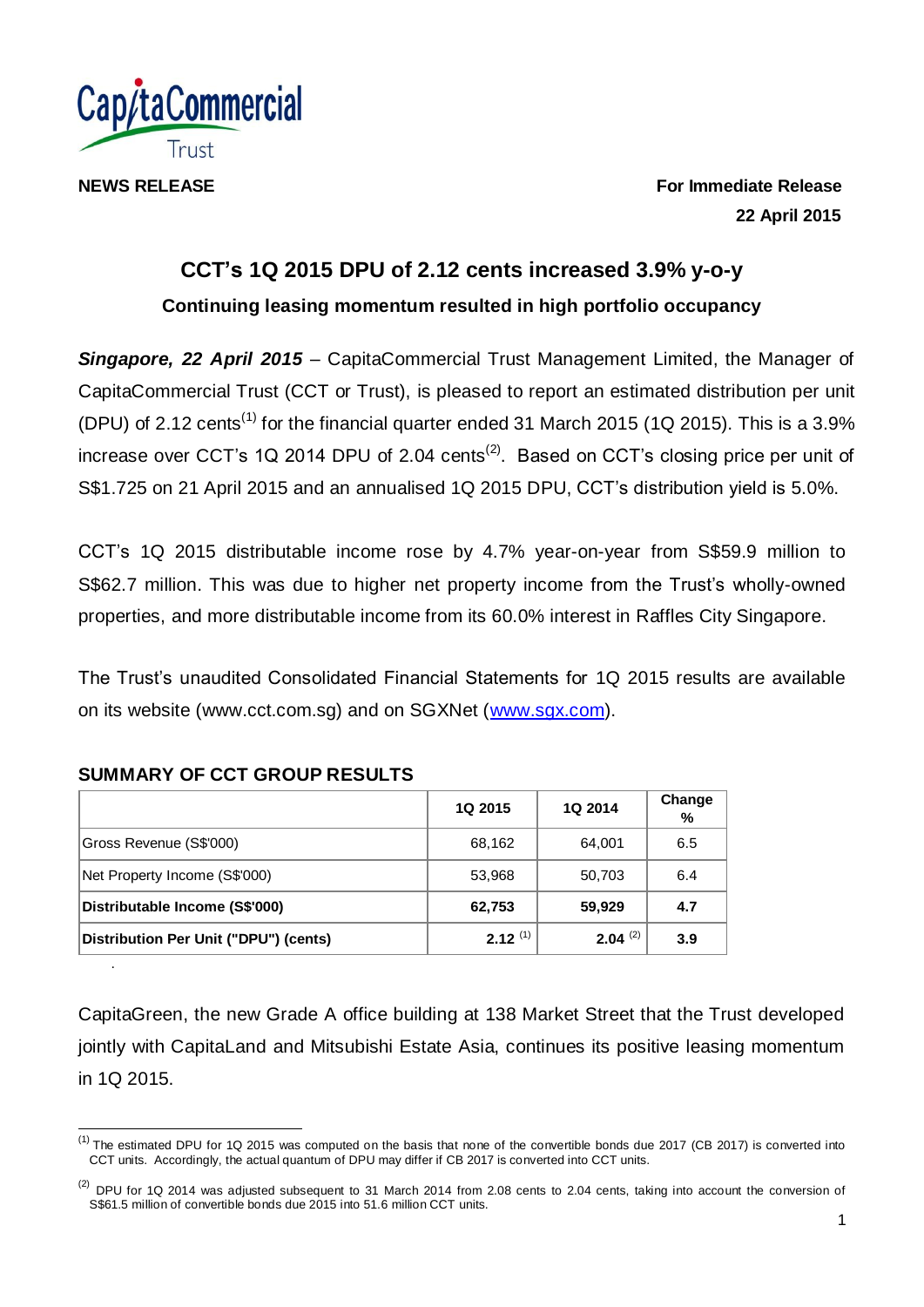Ms Lynette Leong, Chief Executive Officer of the Manager, said, "CapitaGreen continues to attract quality and reputable tenants from a variety of sectors that includes insurance, banking and financial services, commodities and technology. As at 21 April 2015, CapitaGreen has secured leases for 536,500 square feet or 76.4% of its net lettable area. We target to achieve full occupancy at CapitaGreen by the end of 2015. A few tenants have commenced operations in the building, while the majority is expected to move in progressively over the second half of 2015."

Ms Leong said, "We are also active in engaging our existing tenants at CCT's other properties. Excluding CapitaGreen, CCT's Grade A properties registered a solid committed occupancy of 100.0% as at end-March 2015 which demonstrates the success of our tenant retention program."

CCT's portfolio committed occupancy including CapitaGreen is 97.0%, which is above the market occupancy rate of 96.1%<sup>(3)</sup> as at 31 March 2015. Including CapitaGreen, CCT signed approximately 240,000 square feet of new leases and renewals in 1Q 2015, out of which 15% are new leases. New and renewed tenants in the quarter included Accenture Pte Ltd, Amundi Singapore Limited, Credit Agricole Corporate and Investment Bank, Sanetti Pte Ltd, and Western Asset Management Company Pte Ltd.

The monthly average office portfolio gross rent grew 2.0% over the quarter from S\$8.61 per square foot at end-December 2014 to S\$8.78 per square foot at end-March 2015. Among the Trust's Grade A properties, Six Battery Road and One George Street achieved monthly rents in the range of S\$11.00 per square foot to S\$14.60 per square foot, and CapitaGreen achieved monthly rents between S\$12.00 per square foot and S\$16.00 per square foot.

## **Robust Balance Sheet, "A3" rating by Moody's**

On 12 February 2015, Moody's upgraded CCT's issuer rating to "A3" with a stable outlook.

The Trust has a robust balance sheet with gearing remaining low at 29.9% as at 31 March 2015. Its average cost of debt for the portfolio was unchanged year-on-year at 2.4%.

 $\overline{1}$ <sup>(3)</sup> Source: CBRE Pte. Ltd.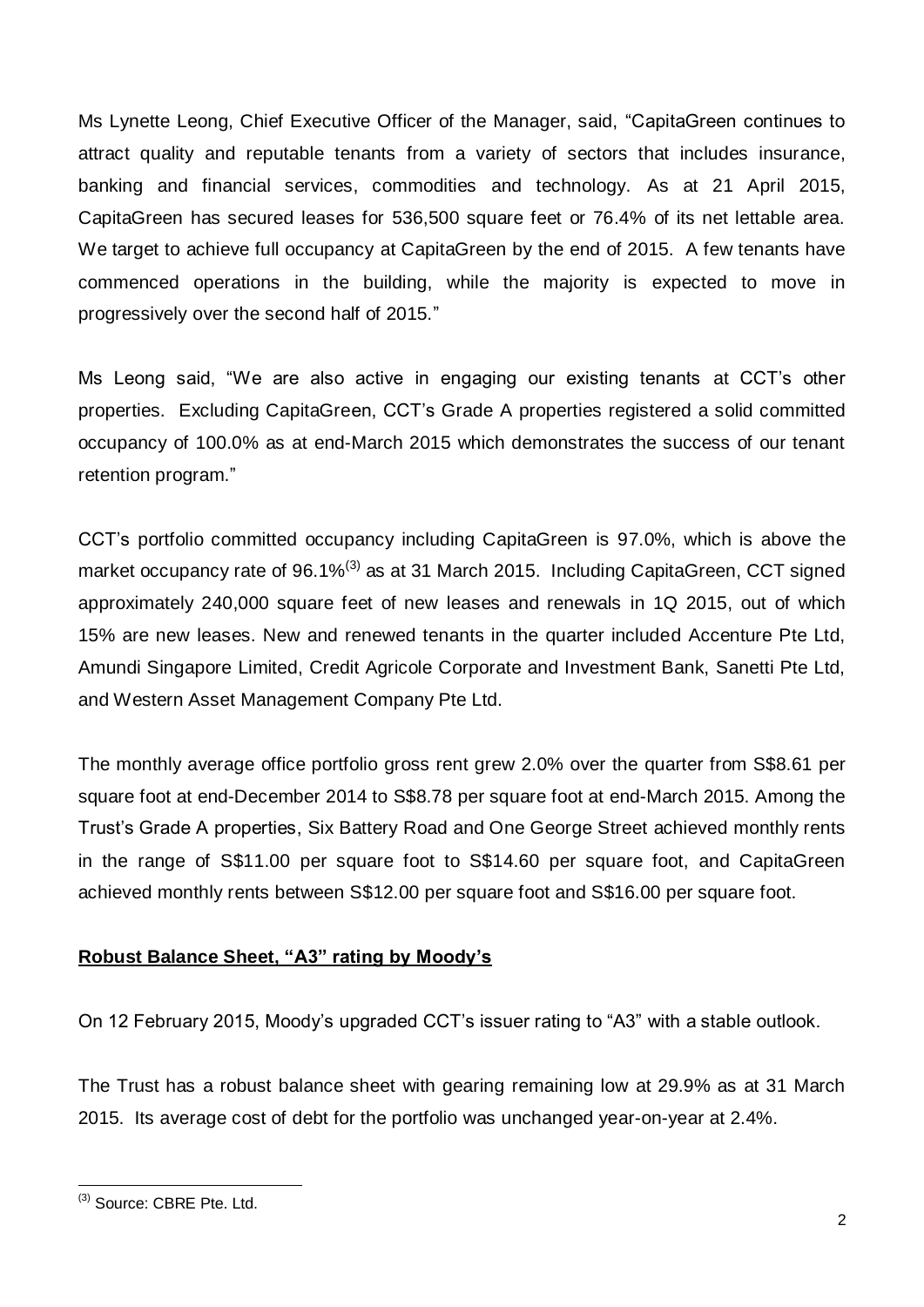Given that 83% of CCT's total borrowings are on fixed interest rates, it limits the Trust's exposure to interest rate fluctuation and provides certainty in interest expense.

The Trust diversifies its funding sources by tapping on different funding opportunities at suitable times. During the quarter, CCT issued ¥8.6 billion floating rate notes due 17 February 2023. The amount was swapped to equivalent of S\$100.0 million at a fixed rate of 3.05% per annum. The proceeds were used to refinance S\$70.0 million of medium term notes due February 2015 and for the general working capital of CCT.

The Trust has standby facilities to refinance the S\$200.0 million medium term notes due 4Q 2015. It is working with CapitaLand to refinance the borrowings by MSO Trust, the vehicle holding CapitaGreen, which are also due in 4Q 2015.

Given its low gearing, the Trust has the financial flexibility to execute potential growth opportunities. Assuming a gearing of 40.0%, CCT has debt headroom of S\$1.2 billion.

#### **Accolades**

In 2015, FinanceAsia's 15th annual "Asia's Best Managed Companies" poll of 250 global portfolio managers and buy-side analysts ranked CCT among the top 5 Singapore large-cap companies in two categories: Best Corporate Governance and Best Investor Relations. FinanceAsia is Asia's leading financial publishing company based in Hong Kong.

#### **Outlook for Singapore Central Business District (CBD) Office Market**

Based on industry data from CBRE, Singapore's Core CBD occupancy rose slightly from 95.7% in 4Q 2014 to 96.1% in 1Q 2015. Average monthly Grade A office market rent increased by 1.8% from S\$11.20 per square foot as at 4Q 2014 to S\$11.40 per square foot as at 1Q 2015. While limited new office supply in 2015 may still result in rental growth this year, the growth may be moderated by the expected large future supply due to be completed from 2Q 2016 onwards.